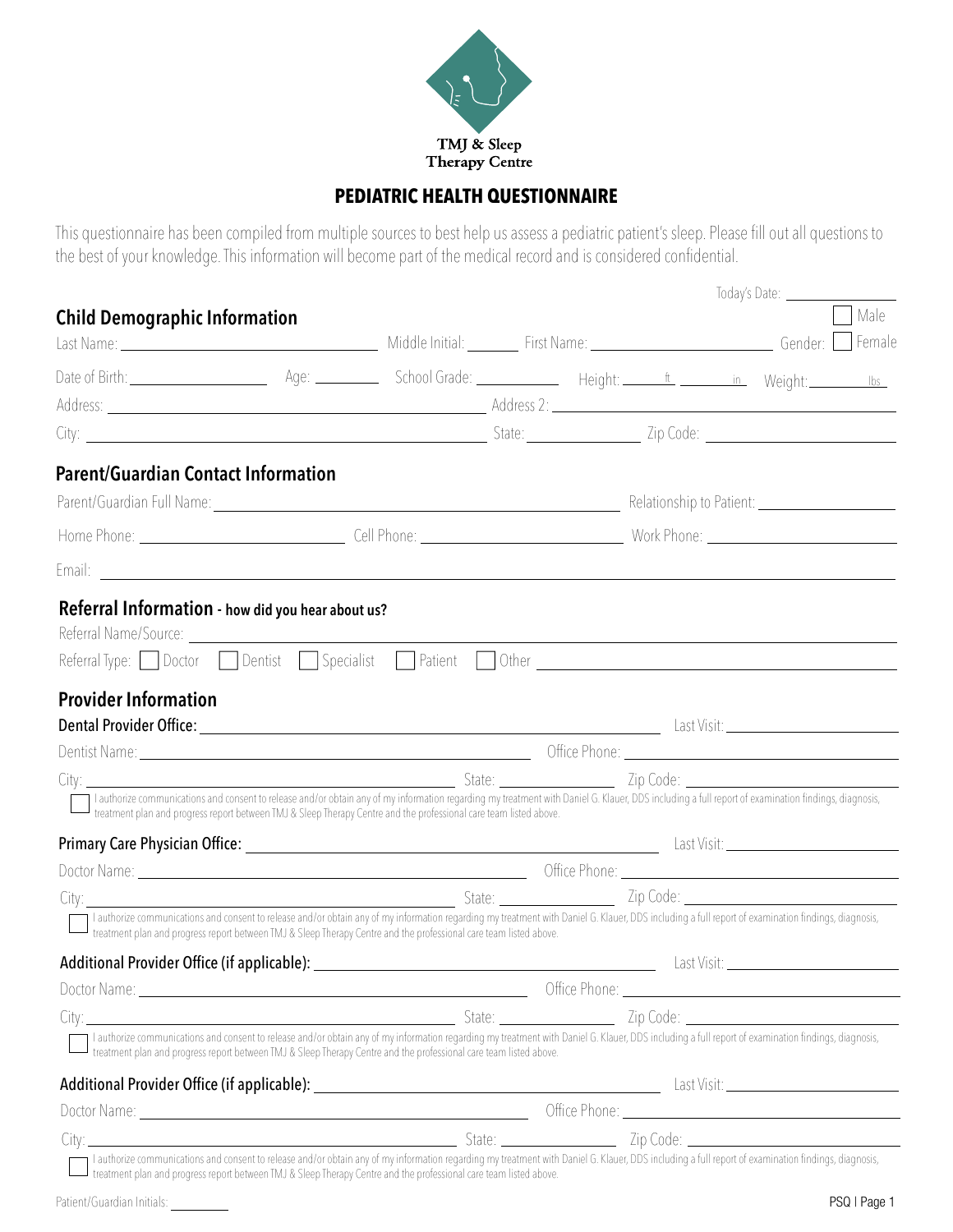| <b>Allergy Information</b>                                                                                                                                                                                                                                                                                                                                                              |                  |      |              | <b>TMJ &amp; Sleep Therapy Centre</b><br>1245 E. University Drive<br>Granger, IN 46530                                                                                                                                               |
|-----------------------------------------------------------------------------------------------------------------------------------------------------------------------------------------------------------------------------------------------------------------------------------------------------------------------------------------------------------------------------------------|------------------|------|--------------|--------------------------------------------------------------------------------------------------------------------------------------------------------------------------------------------------------------------------------------|
| Is your child allergic to any medications?                                                                                                                                                                                                                                                                                                                                              | Yes              | No.  |              | If yes, which medications?<br><u>If</u> yes, which medications?                                                                                                                                                                      |
| Does your child have any environmental allergies?                                                                                                                                                                                                                                                                                                                                       | Yes              | No.  |              |                                                                                                                                                                                                                                      |
| <b>Reason for Appointment</b><br>What results are you seeking from treatment?<br>The matter of the contract of the contract of the contract of the contract of the contract of the contract of                                                                                                                                                                                          |                  |      |              |                                                                                                                                                                                                                                      |
| Pain and/or Jaw Symptoms<br>Is your child experiencing any pain?                                                                                                                                                                                                                                                                                                                        | Yes              | - No |              |                                                                                                                                                                                                                                      |
| <b>Sleep Symptoms</b><br>What are your major concerns about your child's sleep?                                                                                                                                                                                                                                                                                                         |                  |      |              |                                                                                                                                                                                                                                      |
| What have you previously tried to help this problem?                                                                                                                                                                                                                                                                                                                                    |                  |      |              |                                                                                                                                                                                                                                      |
| <b>Sleep Times</b><br>Total estimated amount of sleep on a weekend day (this includes naps): <u>_________hours __________minutes</u>                                                                                                                                                                                                                                                    |                  |      | <u>. A.M</u> |                                                                                                                                                                                                                                      |
| <b>Nap Times</b><br>Number of days each week on average that your child takes a nap: _______ days_                                                                                                                                                                                                                                                                                      |                  |      |              |                                                                                                                                                                                                                                      |
| <b>Family History</b>                                                                                                                                                                                                                                                                                                                                                                   |                  |      |              |                                                                                                                                                                                                                                      |
| Mother Age: __________________________                                                                                                                                                                                                                                                                                                                                                  |                  |      |              |                                                                                                                                                                                                                                      |
| Father Age: <u>________________________________</u>                                                                                                                                                                                                                                                                                                                                     |                  |      |              |                                                                                                                                                                                                                                      |
| Other persons living in the home and relationship: entity and the material content of the home and relationship:<br>Does anyone have a sleep disorder?<br>Disorder: National Account of the Contract of the Contract of the Contract of the Contract of the Contract of the Contract of the Contract of the Contract of the Contract of the Contract of the Contract of the Contract of | Yes<br>$\Box$ No |      |              | Who? <u>the contract of the contract of the contract of the contract of the contract of the contract of the contract of the contract of the contract of the contract of the contract of the contract of the contract of the cont</u> |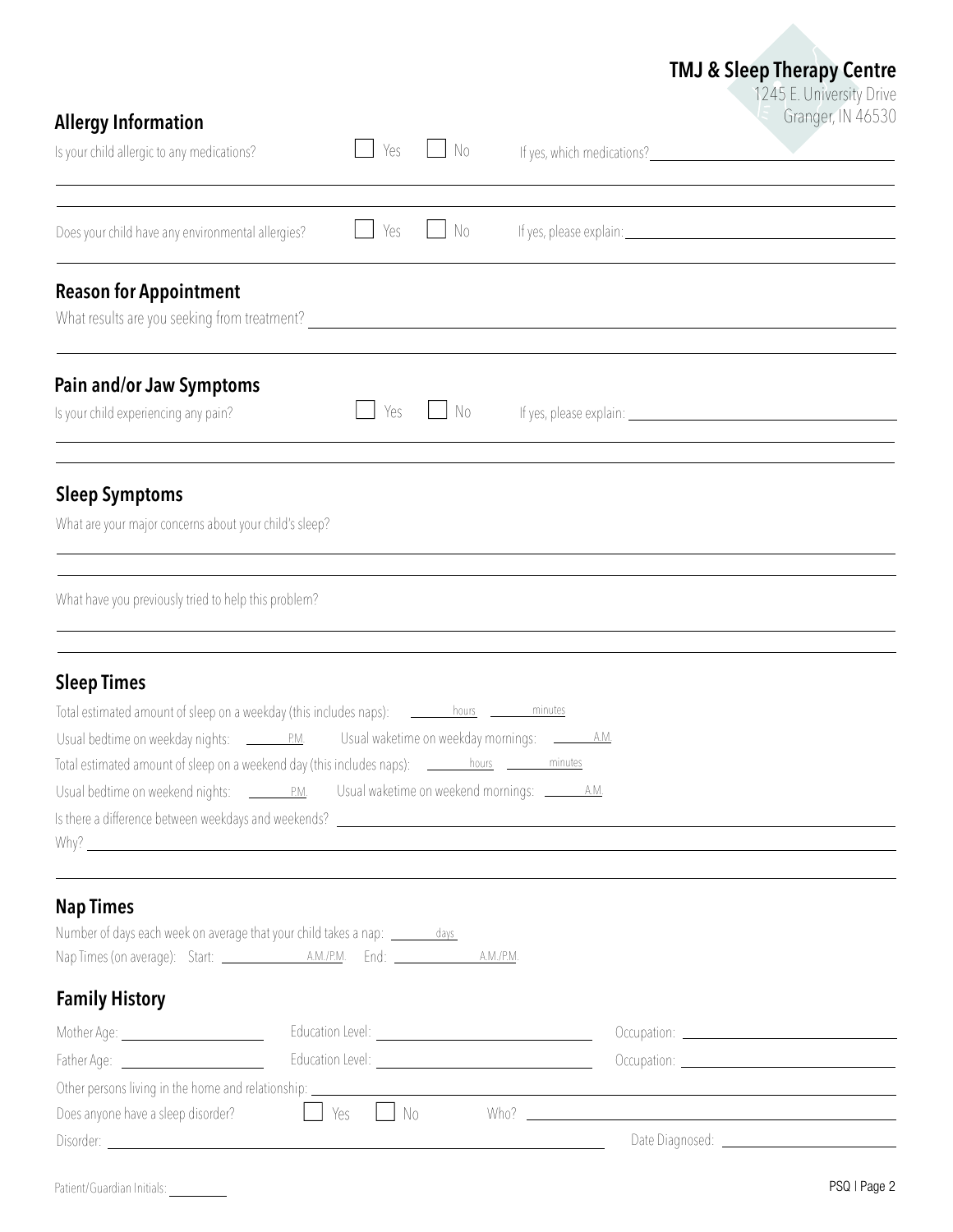## **TMJ & Sleep Therapy Centre**

1245 E. University Drive Granger, IN 46530

| <b>Past Medical History</b> |
|-----------------------------|
|                             |

| Pregnancy: Mormal Difficult                                     | Delivery: <u>I</u> Term               |
|-----------------------------------------------------------------|---------------------------------------|
| Child's Birth Length: $\frac{f}{f}$ $\frac{f}{f}$ $\frac{f}{f}$ | Child's Birth Weight: _______         |
| Feeding: <u>Latin Breastfed</u> Bottle                          | Until Age: <u>_________</u>           |
|                                                                 | If no, what number child is this one? |
| Birthing Notes: __                                              |                                       |

| $Pregnancy:$ <b>Normal</b> Difficult                               | Delivery: <u>I</u> Term <u>I</u> Pre-Term <u>I</u> Post-Term                                                                                                                                                                                                                                                                                                                                      |
|--------------------------------------------------------------------|---------------------------------------------------------------------------------------------------------------------------------------------------------------------------------------------------------------------------------------------------------------------------------------------------------------------------------------------------------------------------------------------------|
| Child's Birth Length: $\frac{f}{f}$ $\frac{f}{f}$ $\frac{f}{f}$ in | Child's Birth Weight: _______                                                                                                                                                                                                                                                                                                                                                                     |
| Feeding: Breastfed Bottle                                          | Until Age: ________                                                                                                                                                                                                                                                                                                                                                                               |
| Is he/she an only child? $\vert \vert$ Yes $\vert \vert$ No        | If no, what number child is this one? $\frac{1}{\sqrt{1-\frac{1}{\sqrt{1-\frac{1}{\sqrt{1-\frac{1}{\sqrt{1-\frac{1}{\sqrt{1-\frac{1}{\sqrt{1-\frac{1}{\sqrt{1-\frac{1}{\sqrt{1-\frac{1}{\sqrt{1-\frac{1}{\sqrt{1-\frac{1}{\sqrt{1-\frac{1}{\sqrt{1-\frac{1}{\sqrt{1-\frac{1}{\sqrt{1-\frac{1}{\sqrt{1-\frac{1}{\sqrt{1-\frac{1}{\sqrt{1-\frac{1}{\sqrt{1-\frac{1}{\sqrt{1-\frac{1}{\sqrt{1-\frac$ |

**Child's Medical History**

|                                                        | Yes | <b>No</b> | Don't Know |
|--------------------------------------------------------|-----|-----------|------------|
| Frequent nasal congestion?                             |     |           |            |
| Does the child Trouble breathing through his/her nose? |     |           |            |
| Sinus problems?                                        |     |           |            |
| Chronic bronchitis or cough?                           |     |           |            |
| Environmental allergies?                               |     |           |            |
| Asthma?                                                |     |           |            |
| Frequent colds or flus?                                |     |           |            |
| Frequent ear infections?                               |     |           |            |
| Frequent strep throat infections?                      |     |           |            |
| Difficulty swallowing?                                 |     |           |            |
| Acid reflux (gastroesophageal reflux)?                 |     |           |            |
| Poor or delayed growth?                                |     |           |            |
| Excessive weight?                                      |     |           |            |
| Hearing problems?                                      |     |           |            |
| Speech problems?                                       |     |           |            |
| Vision problems?                                       |     |           |            |
| Seizures/Epilepsy?                                     |     |           |            |
| Morning headaches?                                     |     |           |            |
| Cerebral palsy?                                        |     |           |            |
| Heart disease?                                         |     |           |            |
| High blood pressure?                                   |     |           |            |
| Sickle cell disease?                                   |     |           |            |
| Genetic disease?                                       |     |           |            |
| Chromosome problem (e.g., Down's Syndrome)?            |     |           |            |
| Skeleton problem (e.g., dwarfism)?                     |     |           |            |
| Craniofacial disorder (e.g., Pierre-Robin)?            |     |           |            |
| Thyroid problem?                                       |     |           |            |
| Eczema (itchy skin)?                                   |     |           |            |
| Pain?                                                  |     |           |            |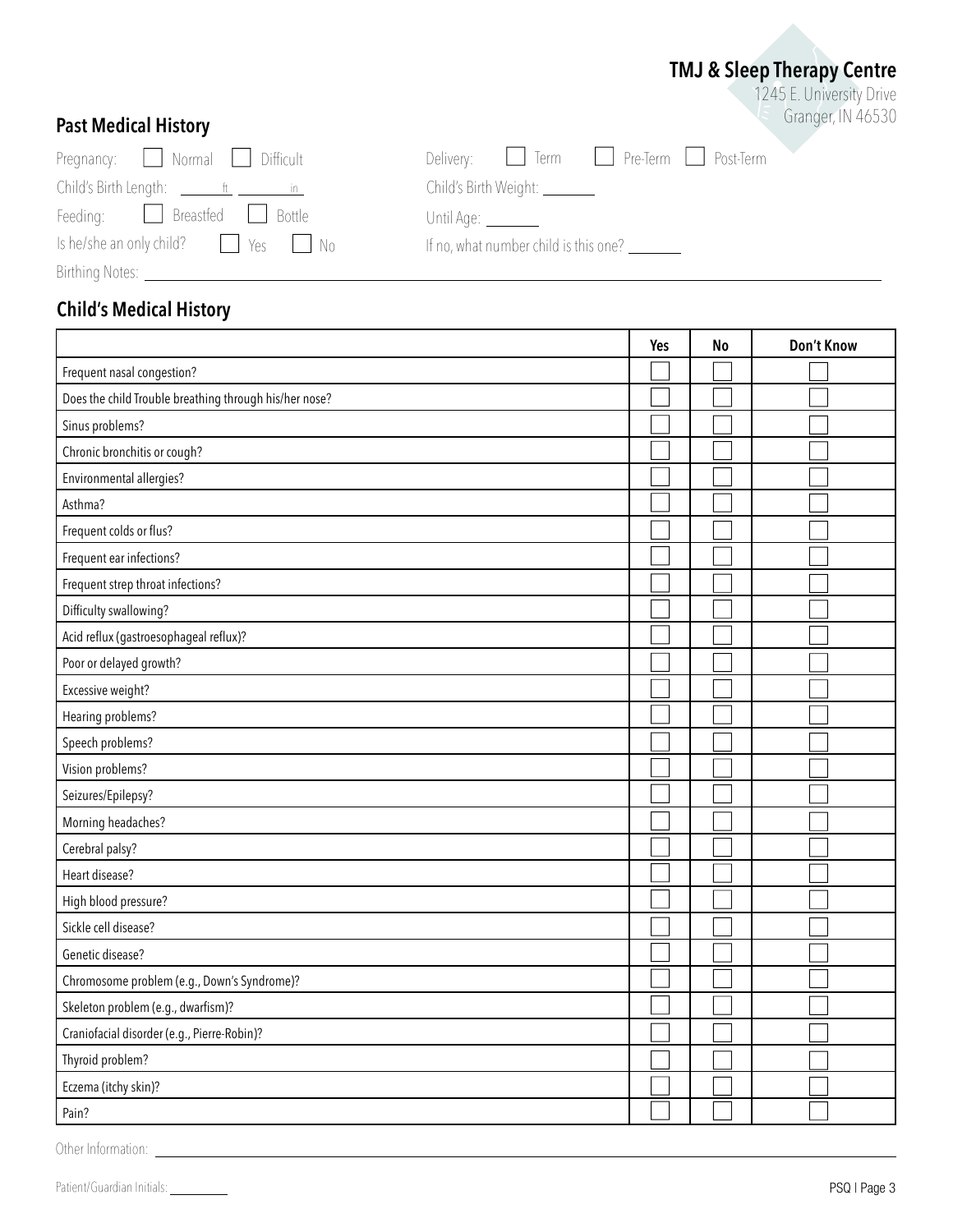### **TMJ & Sleep Therapy Centre**

1245 E. University Drive Granger, IN 46530

| <b>General Sleep Information</b>                                          |              |                     |  | No                | Don't Know |
|---------------------------------------------------------------------------|--------------|---------------------|--|-------------------|------------|
| Does the child have a regular bedtime?                                    |              |                     |  |                   |            |
| Does the child have his/her own bedroom?                                  |              |                     |  |                   |            |
| Does the child have his/her own bed?                                      |              |                     |  |                   |            |
| Is there a parent present when the child falls asleep?                    |              |                     |  |                   |            |
| Does the child have difficulty falling asleep?                            |              |                     |  |                   |            |
| Does the child awaken during the night?                                   |              |                     |  |                   |            |
| If awakening at night, does the child have difficulty returning to sleep? |              |                     |  |                   |            |
| Is the child a poor sleeper?                                              |              |                     |  |                   |            |
| Does the child alternate between households?<br>If yes, please explain.   |              |                     |  |                   |            |
| <b>Current Sleep Symptoms</b>                                             | <b>Never</b> | <b>Occasionally</b> |  | <b>Frequently</b> | Don't Know |
| Difficulty breathing when asleep?                                         |              |                     |  |                   |            |
| Stops breathing during sleep?                                             |              |                     |  |                   |            |
| Snores?                                                                   |              |                     |  |                   |            |
| Restless Sleep?                                                           |              |                     |  |                   |            |
| Sweating when sleeping?                                                   |              |                     |  |                   |            |
| Poor appetite?                                                            |              |                     |  |                   |            |
| Nightmares?                                                               |              |                     |  |                   |            |
| Sleepwalking?                                                             |              |                     |  |                   |            |
| Sleep talking?                                                            |              |                     |  |                   |            |
| Screaming during sleep?                                                   |              |                     |  |                   |            |
| Leg kicking during sleep?                                                 |              |                     |  |                   |            |
| Waking up at night?                                                       |              |                     |  |                   |            |
| Getting out of bed at night?                                              |              |                     |  |                   |            |
| Trouble staying in his/her bed?                                           |              |                     |  |                   |            |
| Resistance going to bed?                                                  |              |                     |  |                   |            |
| Teeth grinding?                                                           |              |                     |  |                   |            |
| Uncomfortable "creepy-crawly" feeling in his/her leg?                     |              |                     |  |                   |            |
| Bed wetting?                                                              |              |                     |  |                   |            |
| <b>Current Daytime Symptoms</b>                                           | <b>Never</b> | <b>Occasionally</b> |  | Frequently        | Don't Know |
| Trouble getting up in the morning?                                        |              |                     |  |                   |            |
| Falls asleep at school?                                                   |              |                     |  |                   |            |
| Naps after school?                                                        |              |                     |  |                   |            |
| Daytime sleepiness?                                                       |              |                     |  |                   |            |
| Feels weak or loses control of his/her muscles with strong emotions?      |              |                     |  |                   |            |
| Reports being unable to move when falling asleep or upon wakening?        |              |                     |  |                   |            |
| Reports frightening visual images before falling asleep or upon waking?   |              |                     |  |                   |            |
| Additional Symptoms Noticed:                                              |              |                     |  |                   |            |

Patient/Guardian Initials: